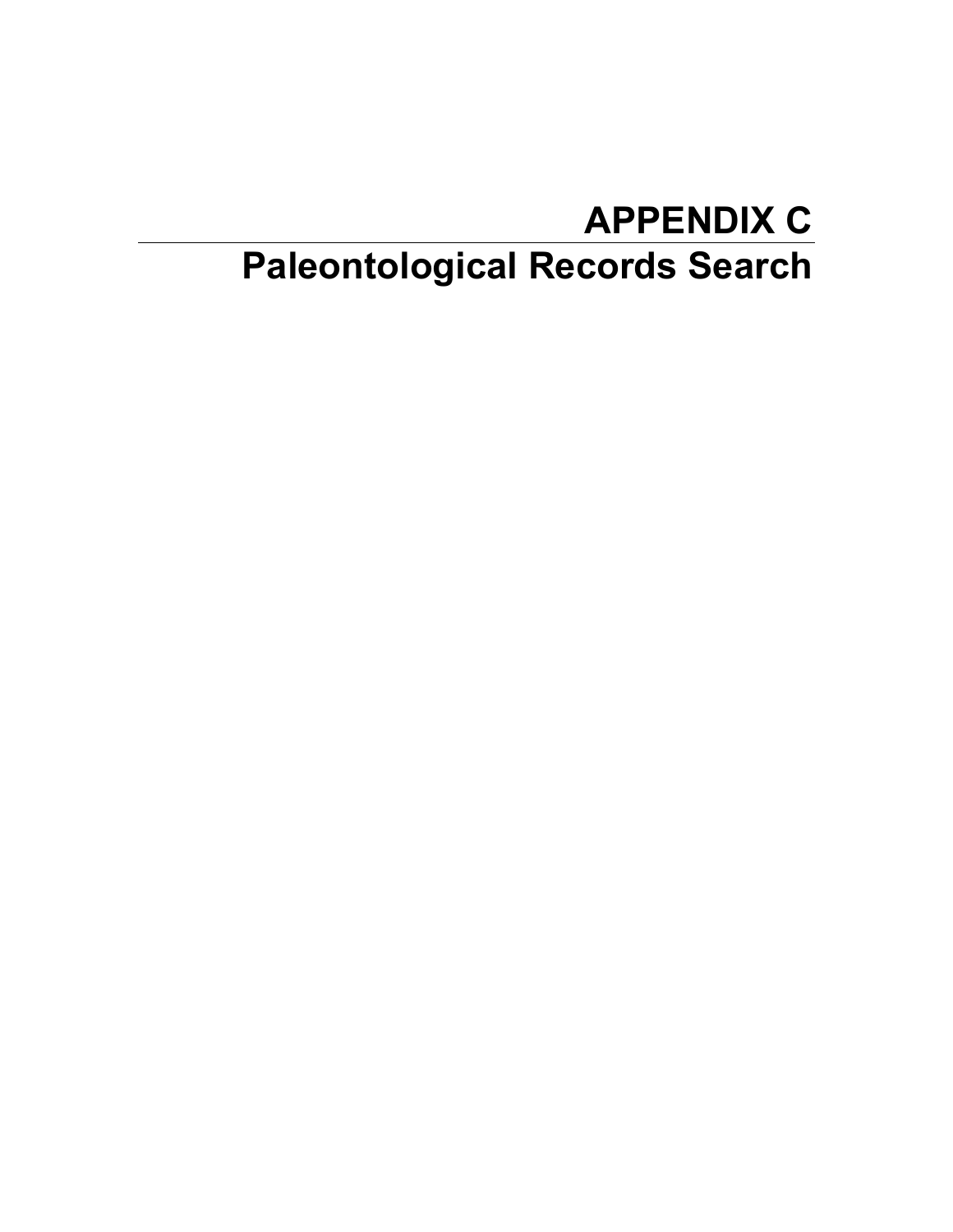Natural History Museum of Los Angeles County 900 Exposition Boulevard Los Angeles, CA 90007

tel 213.763.DINO www.nhm.org

Research & Collections

e-mail: **[paleorecords@nhm.org](mailto:smcleod@nhm.org)**

September 26, 2020

Parker Environmental Consultants

Attn: Jennifer Kelley

re: Paleontological resources for the Panorama City Mall Specific Plan EIR Project

Dear Jennifer:

I have conducted a thorough search of our paleontology collection records for the locality and specimen data for proposed development at the Panorama City Mall Specific Plan EIR project area as outlined on the portion of the Van Nuys USGS topographic quadrangle map that you sent to me via e-mail on Sept 21, 2020. We do not have any fossil localities that lie directly within the proposed project area, but we do have fossil localities nearby from the same sedimentary deposits that occur in the proposed project area, either at the surface or at depth.

The following table shows the closest known localities in the collection of the Natural History Museum of Los Angeles County.

| Locality            |                          |                        |                   |               |
|---------------------|--------------------------|------------------------|-------------------|---------------|
| <b>Number</b>       | Location                 | <b>Formation</b>       | Taxa              | <b>Depth</b>  |
|                     | Calvert St, S of Sylvan  | Unnamed lacustrine     |                   |               |
| <b>LACM VP 3822</b> | Park School, Van Nuys    | deposit (Pleistocene)  | Bison (Bison)     | 75-100 ft bgs |
|                     | Burbank Blvd. & Kester   | Unknown formation      |                   |               |
| <b>LACM VP 6208</b> | Ave. in Van Nuys         | (Pleistocene)          | Bison (Bison)     | 20 ft bgs     |
|                     |                          |                        |                   | 11-20 ft bgs  |
|                     | 5112 Kester Ave, Van     | Unknown                | Horse family      | (sewer        |
| <b>LACM VP 3263</b> | <b>Nuys</b>              | (Pleistocene)          | (Equidae)         | excavations)  |
|                     |                          |                        | Ground Sloth      |               |
|                     |                          |                        | (Glossotherium);  | 60-80 ft bgs  |
|                     | Lankershim Blyd &        | Old alluvium (pebble   | Camel             | (tunnel for   |
|                     | Bloomfield St, Toluca    | - gravel; sand; silt & | (Camelops); Bison | Metrorail     |
| <b>LACM VP 6970</b> | Lake                     | clay)                  | (Bison)           | Redline)      |
|                     | Lower Van Norman         | Pleistocene terrace    | Mammoth           |               |
| <b>LACM VP 7152</b> | Reservoir, Mission Hills | deposit                | (Mammuthus)       | Unknown       |

*VP, Vertebrate Paleontology; IP, Invertebrate Paleontology; bgs, below ground surface*

This records search covers only the records of the Natural History Museum of Los